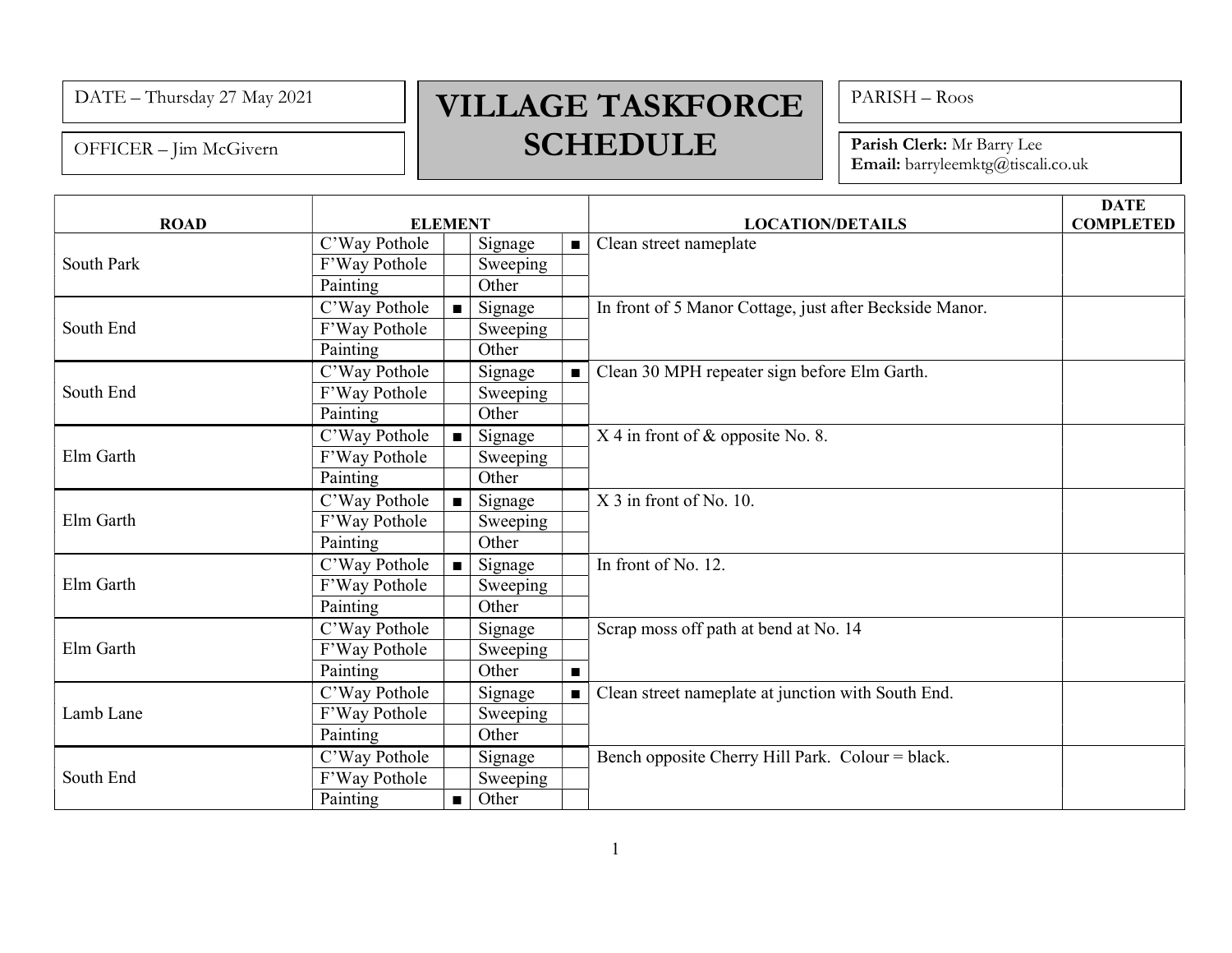| Cherry Hill Park        | C'Way Pothole |                | Signage  | $\blacksquare$ | Clean street nameplate at junction with South End.                                |  |
|-------------------------|---------------|----------------|----------|----------------|-----------------------------------------------------------------------------------|--|
|                         | F'Way Pothole |                | Sweeping |                |                                                                                   |  |
|                         | Painting      |                | Other    |                |                                                                                   |  |
| Lamb Lane               | C'Way Pothole |                | Signage  |                | Clean front and back of street nameplate at junction with                         |  |
|                         | F'Way Pothole |                | Sweeping |                | Rectory Road.                                                                     |  |
|                         | Painting      |                | Other    |                |                                                                                   |  |
| <b>Chestnut Garth</b>   | C'Way Pothole |                | Signage  | $\blacksquare$ | Clean back of street nameplate at junction with Rectory Road.                     |  |
|                         | F'Way Pothole |                | Sweeping |                |                                                                                   |  |
|                         | Painting      |                | Other    |                |                                                                                   |  |
| Rectory Road            | C'Way Pothole |                | Signage  |                | Path between Shepherds Cottage and Chantry House (requested                       |  |
|                         | F'Way Pothole |                | Sweeping | $\blacksquare$ | after walkabout).                                                                 |  |
|                         | Painting      |                | Other    |                |                                                                                   |  |
| Main Street             | C'Way Pothole |                | Signage  | $\blacksquare$ | Clean direction sign opposite Hodgson Lane.                                       |  |
|                         | F'Way Pothole |                | Sweeping |                |                                                                                   |  |
|                         | Painting      |                | Other    |                |                                                                                   |  |
| <b>Eastfield Estate</b> | C'Way Pothole |                | Signage  |                | Metal bench at LHS of entrance. Colour = black.                                   |  |
|                         | F'Way Pothole |                | Sweeping |                |                                                                                   |  |
|                         | Painting      | $\blacksquare$ | Other    |                |                                                                                   |  |
| Pilmar Lane             | C'Way Pothole |                | Signage  |                | Stain wooden sections of 'Ann Coupe' memorial bench opposite<br>Eastfield Estate. |  |
|                         | F'Way Pothole |                | Sweeping |                |                                                                                   |  |
|                         | Painting      |                | Other    |                |                                                                                   |  |
| Pilmar Lane             | C'Way Pothole |                | Signage  | $\blacksquare$ | Weed spray along wall bottom at back of path on RHS from                          |  |
|                         | F'Way Pothole |                | Sweeping |                | junction with South End and also round the corner into South                      |  |
|                         | Painting      |                | Other    |                | End.                                                                              |  |
| Rostun Road             | C'Way Pothole |                | Signage  |                | Bench near junction with Hilston Road. Paint metal sections -                     |  |
|                         | F'Way Pothole |                | Sweeping |                | black, stain wooden sections.                                                     |  |
|                         | Painting      | $\blacksquare$ | Other    |                |                                                                                   |  |
| Pinfold Lane            | C'Way Pothole |                | Signage  |                | Paint directional finger post sign at junction with North End                     |  |
|                         | F'Way Pothole |                | Sweeping |                | Road. Colour = white.                                                             |  |
|                         | Painting      | $\blacksquare$ | Other    |                |                                                                                   |  |
| Main Street             | C'Way Pothole |                | Signage  | $\blacksquare$ | Clean Withernsea and Sand Le Mere brown signs at the junction                     |  |
|                         | F'Way Pothole |                | Sweeping |                | with Ruston Road.                                                                 |  |
|                         | Painting      |                | Other    |                |                                                                                   |  |